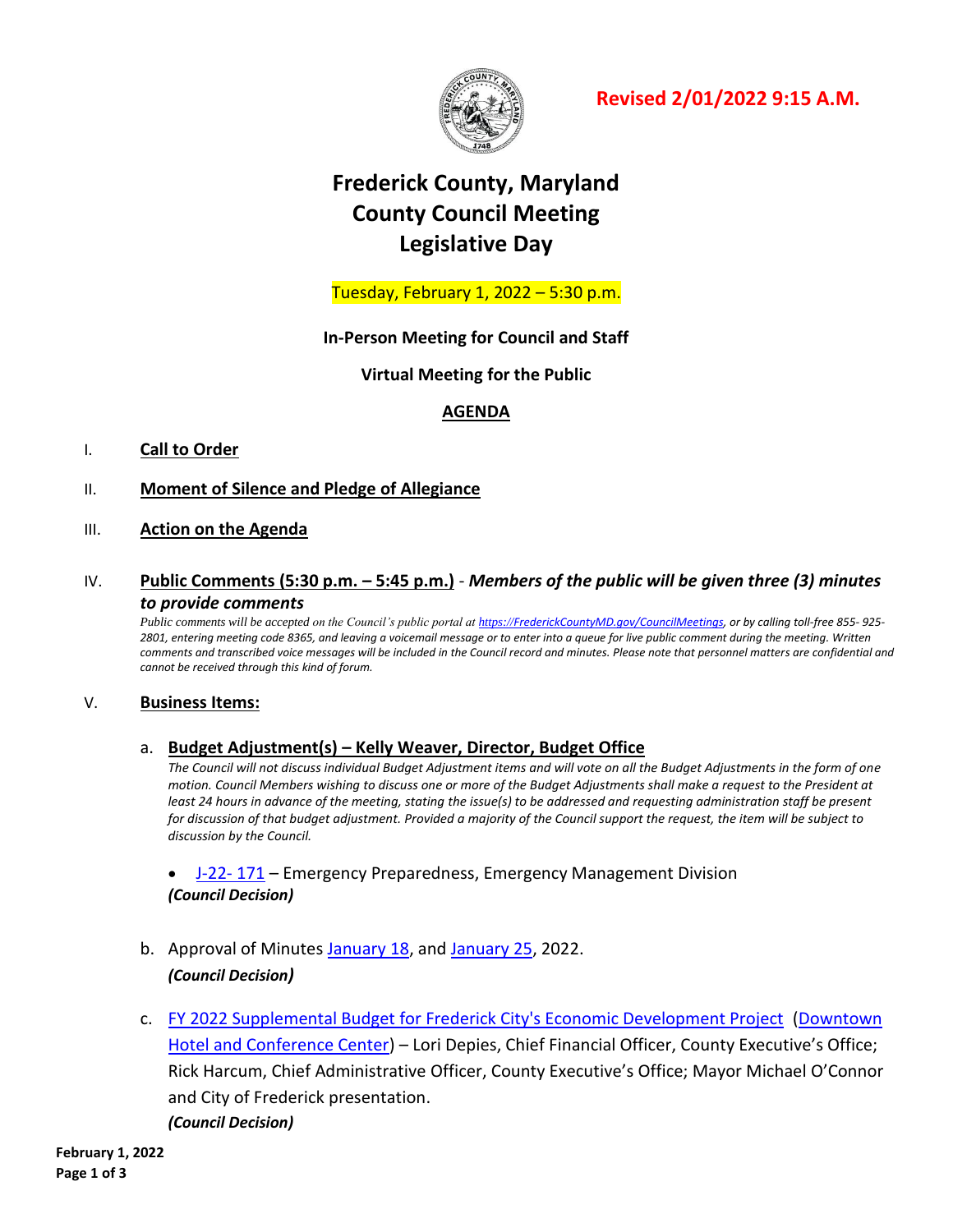# VI. **Public Hearing**

a. [Proposed Listing on County Register of Historic Places](https://www.frederickcountymd.gov/DocumentCenter/View/335822/21---Proposed-Listing-on-County-Register-of-Historic-Places---Jacob-Smith-Tavern---Planning--Permitting-Div_) – Jacob Smith Tavern (CR #20-01) - Amanda Whitmore, Historic Preservation Principal Planner I, Livable Frederick Planning & Design Office, Planning & Permitting Division

*Members of the public will be given three (3) minutes to provide comments (The Council may take action following the public hearing) – This wording has been added.*

# VII. **First Reading Calendar:**

- a. Proposed Bill [Amendments to Ch. 1-7 of the Frederick County Code -](https://www.frederickcountymd.gov/DocumentCenter/View/335823/2122-PROPOSED-BILL---Amendments-to-Chapter-1-7-of-the-Frederick-County-Code-Electrical-Ordinance) Electrical Ordinance Gary Hessong, Deputy Director, Planning & Permitting Division, and Ashlye Bonomo, Permitting Services Manager, Department of Permits & Inspection, Planning & Permitting Division.
- b. Proposed Bill [Amendments to Ch. 1-19 of the Frederick County Code \(Zoning Ordinance\)](https://www.frederickcountymd.gov/DocumentCenter/View/335751/12522-WORKSHOP---Amendments-to-Ch-1-19-of-FCG-Zoning-Ord---Update-Certain-Definitions-Related-to-Agric-Uses)  [Update Certain Definitions Related to Agricultural Uses](https://www.frederickcountymd.gov/DocumentCenter/View/335751/12522-WORKSHOP---Amendments-to-Ch-1-19-of-FCG-Zoning-Ord---Update-Certain-Definitions-Related-to-Agric-Uses) – Mike Wilkins, Director, Department of Development Review and Planning, Planning & Permitting Division and Gary Hessong, Deputy Director, Planning, Planning & Permitting Division/Director, Permits & Inspections, Planning & Permitting Division.
- c. Proposed Bill [Amendments to Ch. 1-6 of the Frederick County Code \(Building Code\)](https://www.frederickcountymd.gov/DocumentCenter/View/335752/12522-WORKSHOP---Amendments-to-Ch-1-6-of-FCG-Building-Code---Create-a-New-Exception-for-and-to-Define-a-Farm-Stand)  Create a [New Exception for, and to Define, a Farm Stand](https://www.frederickcountymd.gov/DocumentCenter/View/335752/12522-WORKSHOP---Amendments-to-Ch-1-6-of-FCG-Building-Code---Create-a-New-Exception-for-and-to-Define-a-Farm-Stand) – Mike Wilkins, Director, Department of Development Review and Planning, Planning & Permitting Division and Gary Hessong, Deputy Director, Planning, Planning & Permitting Division/Director, Permits & Inspections, Planning & Permitting Division.
- d. Proposed Bill [Amendments to Ch. 1-19 of the Frederick County Code \(Zoning Ordinance\)](https://www.frederickcountymd.gov/DocumentCenter/View/335750/12522-WORKSHOP---Amendments-to-Ch-1-19-of-FCG-Zoning-Ord---Add-Critical-Digital-Infrastructure-as-a-New-Use)  Add [a Critical Digital Infrastructure as a New Use](https://www.frederickcountymd.gov/DocumentCenter/View/335750/12522-WORKSHOP---Amendments-to-Ch-1-19-of-FCG-Zoning-Ord---Add-Critical-Digital-Infrastructure-as-a-New-Use) – Mike Wilkins, Director, Department of Development Review and Planning, Planning & Permitting Division and Kimberly Golden Brandt, Director, Livable Frederick Planning & Design Office, Planning & Permitting Division.
- e. Proposed Bill [Amendments to Ch. 1-19 of the Frederick County Code \(Zoning Ordinance\)](https://www.frederickcountymd.gov/DocumentCenter/View/335758/0125---Proposed-Bill---Amend-Ch-1-19-of-FCG-Zoning-Ord---Revise-and-Clarify-the-Notification-Requirements-for-Comprehensive-Zonings--Rezon)  [Revise and Clarify the Notification Requirements for Comprehensive Zonings and Rezonings](https://www.frederickcountymd.gov/DocumentCenter/View/335758/0125---Proposed-Bill---Amend-Ch-1-19-of-FCG-Zoning-Ord---Revise-and-Clarify-the-Notification-Requirements-for-Comprehensive-Zonings--Rezon) – Kimberly Golden Brandt, Director, Livable Frederick Planning & Design Office, Planning & Permitting Division.
- VIII. **Public Comments** *Members of the public will be given three (3) minutes to provide comments Public comments will be accepted on the Council's public portal, FrederickCountyMD.gov/CouncilMeetings, or by calling toll-free 855- 925-2801, entering meeting code 8365, and leaving a voicemail message or to enter into a queue for live public comment during the meeting. Written comments and transcribed voice messages will be included in the Council record and minutes. Please note that personnel matters are confidential and cannot be received through this kind of forum.*

# IX. **Council Member Comments**